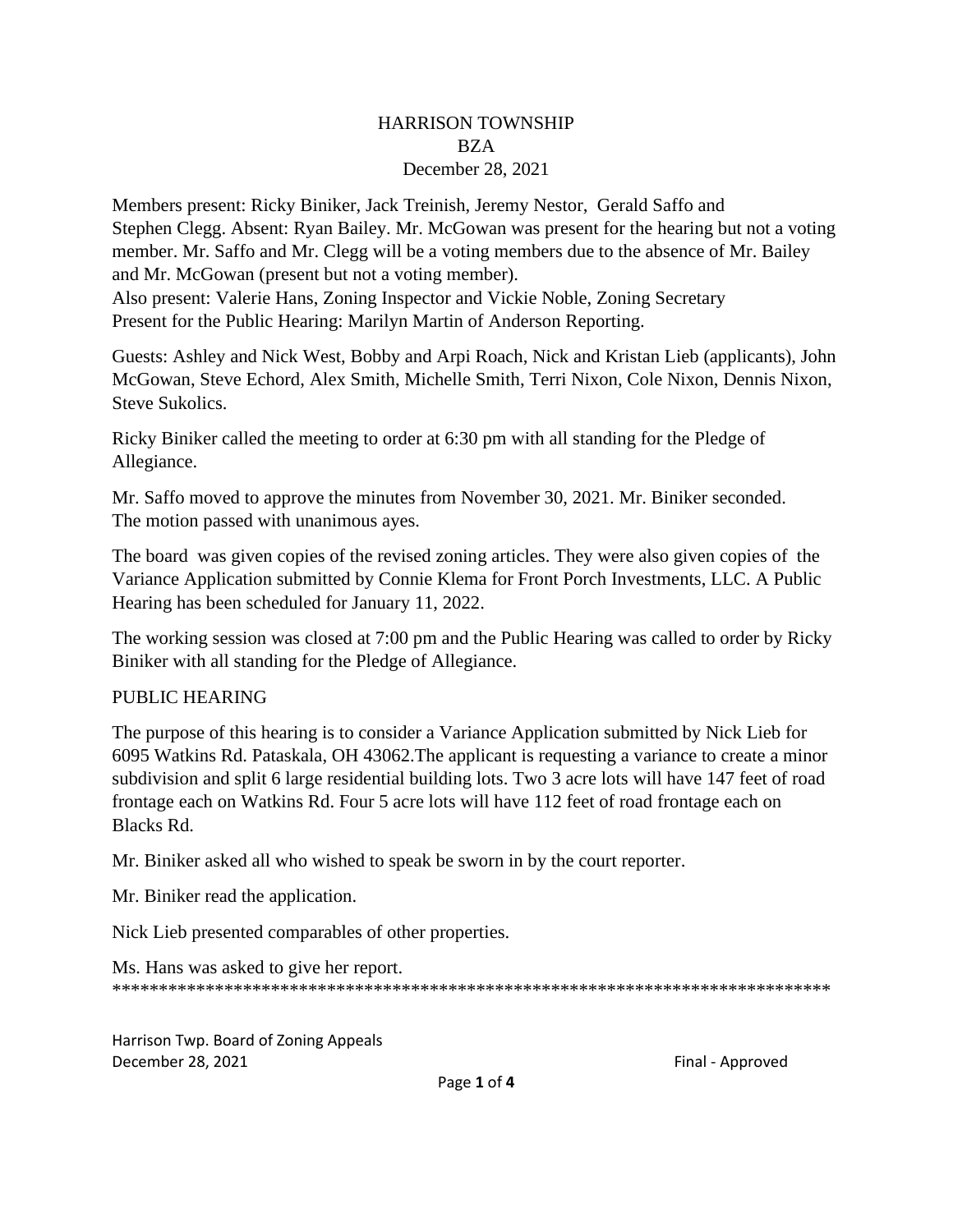*December 28, 2021*

*Harrison Township Zoning Inspector's report and recommendation for a variance application for 6095 Watkins Rd., Pataskala, Ohio 43062 submitted by Nick Lieb.*

*The applicant is proposing to subdivide two parcels 11.46 +/-acres in size and 24.791 +/- acres in size into six residential lots with a remainder lot where his home is located. Lots 1-4 are proposed to front on Blacks Rd and have 112' of road frontage each. They will share access via an existing farm lane and bridge. Lots 5 and 6 are proposed to front on Watkins Rd and have 147' of road frontage each. They will share access via an existing farm lane and bridge. The properties are located in the B-1 and AG zoning districts with a minimum road footage by code of 150 feet.*

*This recommendation will follow the requirements of the Harrison Township Zoning Resolution Section 4.12 2. a-g Area Variance. The Board of Zoning Appeals shall review the particular facts and circumstances of this area variance in terms of the following standards and shall find adequate answers to the questions that establish the criteria for establishing practical difficulty in the use of the property.*

*a. Whether the property in question will yield a reasonable return or whether there can be any beneficial use of the property without a variance.*

*The property is already being used as a residence and will continue to do so without a variance.*

## *b. Whether the variance is substantial.*

*The properties are zoned Business (B-1) and agricultural (AG). These zoning districts require a minimum road frontage of 150 feet and minimum lot width of 150 feet. The variance for lots 5 and 6 is not substantial as the applicant is asking for a 3' (2%) variance for each lot. While the variance for lots 1-4 is larger than the previous variance request, 38' (25%), allows lot 4 to use the existing farm lane for access rather than adding another ingress/egress point on Watkins Road and potentially causing greater runoff issues. All of the proposed lots meet the 150' of width at the building line required by code.*

- *c. Whether the essential character of the neighborhood would be substantially altered or whether adjoining properties would suffer a substantial detriment as a result of the variance. The essential character of the neighborhood would not be substantially altered, as there are existing homes on similarly sized lots in the vicinity of this property . They would not suffer substantial detriment as the existing homes built in the area have similar road frontages.*
- *d. Whether the variance would adversely affect the delivery of governmental services (e.g., water, sewer, garbage, medical, fire, police).*

*This variance will not influence delivery of any governmental services as it does not change the ability for those services to reach existing or proposed new residences.*

Harrison Twp. Board of Zoning Appeals December 28, 2021 **Final - Approved Final - Approved**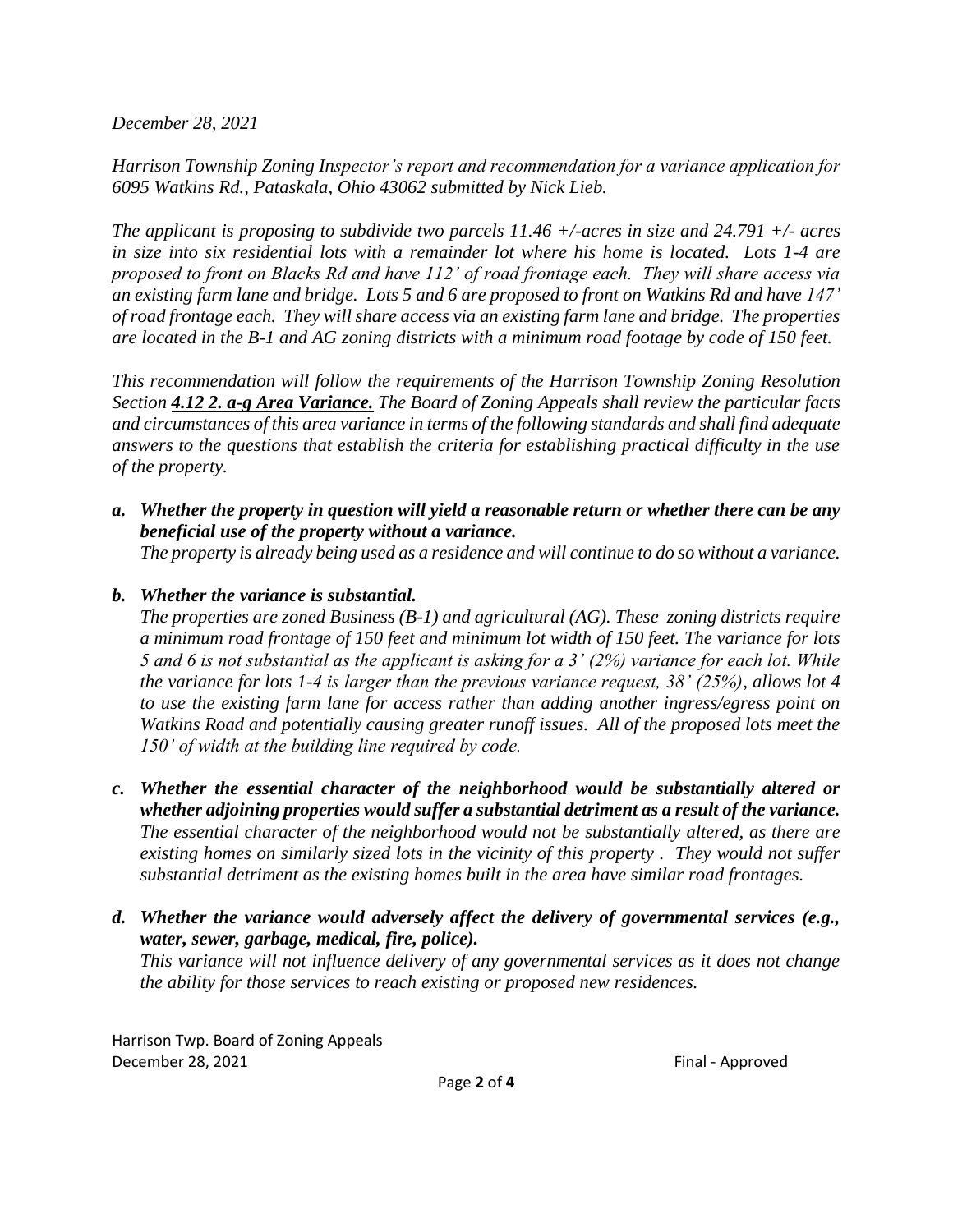e. Whether the property owner purchased the property with knowledge of the zoning restriction.

The property owner stated that they were not aware of the zoning restriction when they purchased the property.

f. Whether the property owner's predicament feasibly can be prevented or corrected through some method other than a variance.

The applicant could subdivide the two existing lots without a variance; however, that would necessitate disturbing ground and an additional ingress/egress point on Watkins Road in an area that has a large amount of water runoff from the City of Pataskala subdivisions across the street.

g. Whether the spirit and intent behind the zoning requirement would be observed and substantial justice done by granting the variance.

The issue is the reduced amount of road frontage for one of the proposed lots. I am aware that there are several other lots in Harrison Township with significantly less road frontage than what the applicant is proposing. Those lots also have shared driveways and had variances approved in the last 10 years. The spirit and intent behind the zoning requirements would still be observed and substantial justice would be done by granting the variance as it will promote use of the property while retaining the rural character of the area.

## **Zoning Inspector's Recommendation**

I would recommend approval of this variance with the following conditions:

- 1. That the road frontage for proposed lots 1-4 will be 112'.
- 2. That the road frontage for proposed lots 5 and 6 will be 147'.
- 3. That the applicant will work with the Licking County Planning Commission and follow the required subdivision regulations.
- 4. That the applicant will comply with all other requirements of the Harrison Township Zoning Resolution.

Respectfully submitted, Valerie L. Hans Harrison Township Zoning Inspector 

Ms. Hans shared a letter with pictures of Blacks Road flooding that was left anonymously on the township office door.

Mr. Saffo asked for thoughts on flooding during heavy rains. Mr. Clegg said there is flooding in several areas of the township.

Mr. Treinish was asked about bridges and the fire department. Mr. Treinish said the fire department does not regulate private property.

Harrison Twp. Board of Zoning Appeals December 28, 2021

Final - Approved